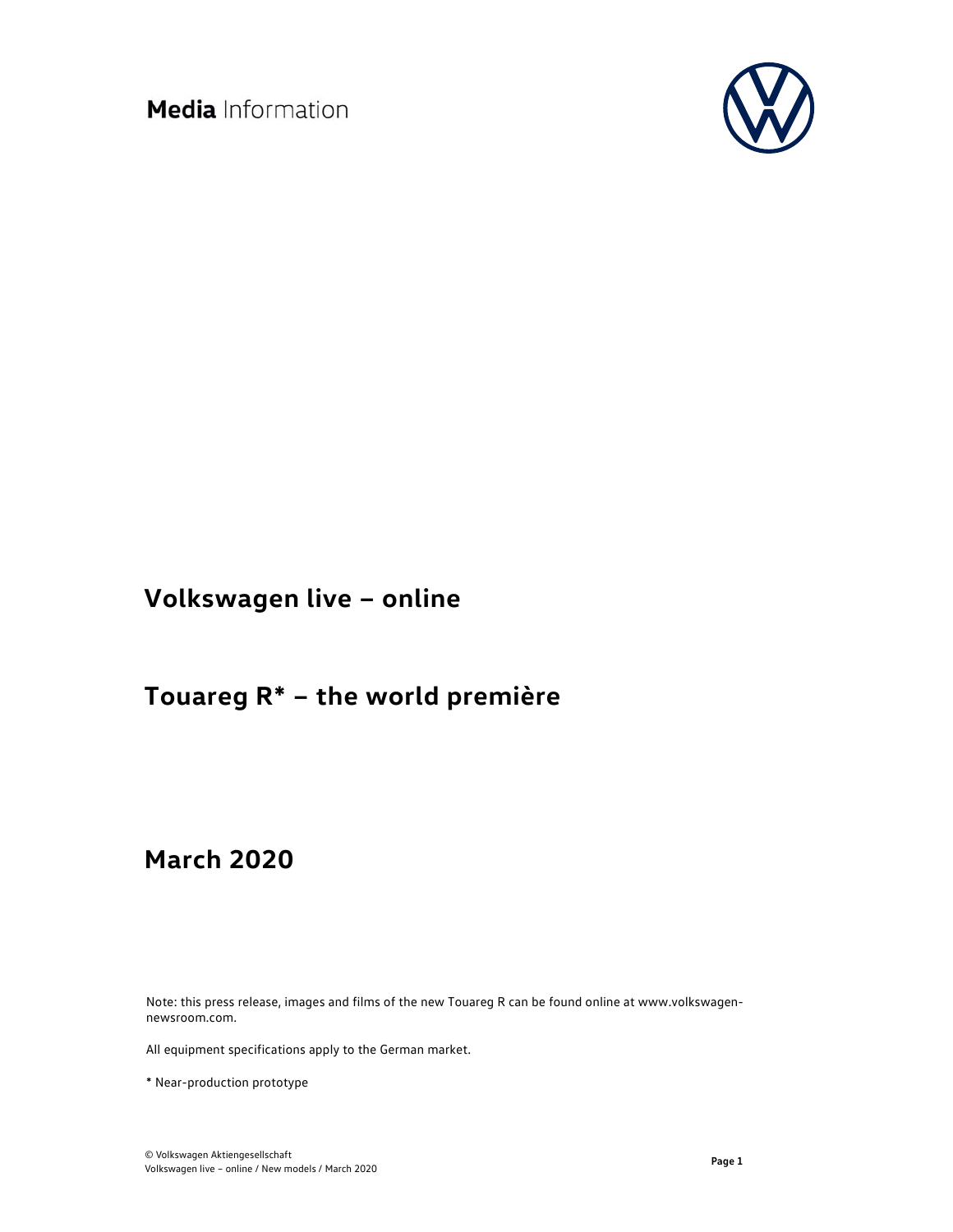#### **Key aspects**

#### **Touareg R – plug-in hybrid model from Volkswagen R combines maximum dynamic performance with electric efficiency**

#### **Touareg R – overview of key facts**

- **Intelligent electric performance.** The new Touareg R is the perfect blend of high performance and electric efficiency
- **Temporary zero emissions.** The 340 kW (462 PS) Touareg R covers typical commuter distances with zero emissions
- **New flagship model.** The Touareg R is the Volkswagen brand's flagship efficiency model and the first R-Line model to be available as a hybrid
- **Everyday practicality.** The Touareg R copes masterfully with any scenario – thanks to a maximum trailer weight of 3.5 tonnes and all-wheel drive
- **Unparalleled agility.** A maximum torque of 700 newton metres gives appreciable power reserves under acceleration
- **Travel Assist up to 250 km/h.** The Touareg is the first Volkswagen that makes assisted driving up to 250 km/h possible.
- **Exclusive interior.** The new hybrid model comes with black leather upholstery and Crystal Grey decorative stitching as standard
- **Charismatic exterior.** Touareg R with distinctive air intake grilles, black add-on parts and up to 22-inch wheels

**Wolfsburg, March 2020**. Volkswagen is set to add a range-topping new premium model to its flagship Touareg line – the Touareg R\* . The versatile model's 340 kW (462 PS) plug-in hybrid drive offers an innovative blend of superlative performance and electric efficiency. When the battery is sufficiently charged, the new SUV always starts in the all-electric E-MODE for zero emissions. The battery capacity is designed so that the Touareg R can cover the average daily commute under electric power. Like all Touareg

#### **Press contact:**

#### **Volkswagen Communications Product Communications** Martin Hube Spokesperson for mid-size / full-size models Tel.: +49 5361 9-49874 martin.hube@volkswagen.de



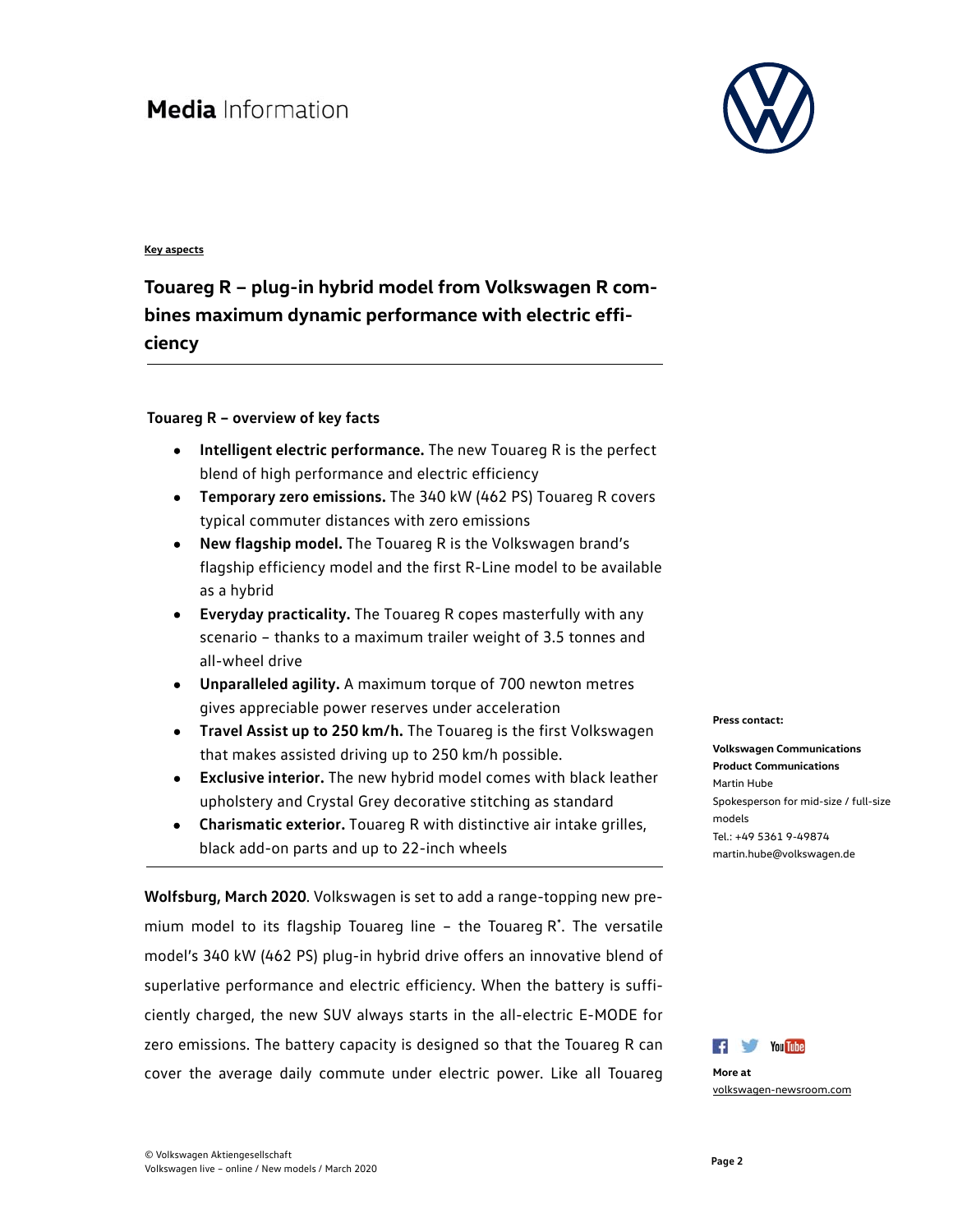

models, the new R version comes with permanent all-wheel drive (4MO-TION) as standard. 4MOTION and the powerful drive system (700 Nm of torque) means the Touareg R has also been homologated for a maximum trailer weight of 3.5 tonnes. The premium model can cope with this maximum trailer weight even in E-MODE. As the first plug-in hybrid SUV in the world, the Touareg can also be fitted with the trailer manoeuvring system Trailer Assist. And yet another first: the Touareg will be available with Travel Assist for the first time. The premium model will be the first Volkswagen to boast assisted driving (automatic longitudinal and lateral guidance) up to a speed of 250 km/h.

**First R model with plug-in hybrid.** The new flagship model was designed by the Volkswagen R performance brand, which traditionally develops the sportiest models in the Volkswagen range. The Touareg R represents a paradigm shift – it is the first Volkswagen R model to feature a plug-in hybrid drive. It is also the first time a hybrid model has been the most highly-powered Volkswagen. The extremely well appointed Touareg R, which features the Black Style exterior design package along with 20-inch alloy wheels (Braga) and R-Line interior trim (including Vienna leather with crystal grey stitching), is set to enter the market in the second half of 2020.

**Intelligent electric performance.** The Touareg R is the third plug-in hybrid model in Volkswagen's European product line, following in the wheel-tracks of the Golf and Passat. The Touareg R is the first all-wheel drive model in Volkswagen's PHEV range, and is also another milestone in the realignment of Volkswagen R that started in 2019. Jost Capito, managing director of the Group's in-house performance brand, explains: "We are currently vigorously expanding the Volkswagen R range. Following the compact SUV models – T-Roc R and T-Roc Cabriolet R-Line – Volkswagen R is introducing another sport utility vehicle within a very short space of time – the Touareg R, which has a quite unique position and unrivalled charisma." The Touareg R is synonymous with a new and intelligent level of electric performance in segment of large touring SUVs.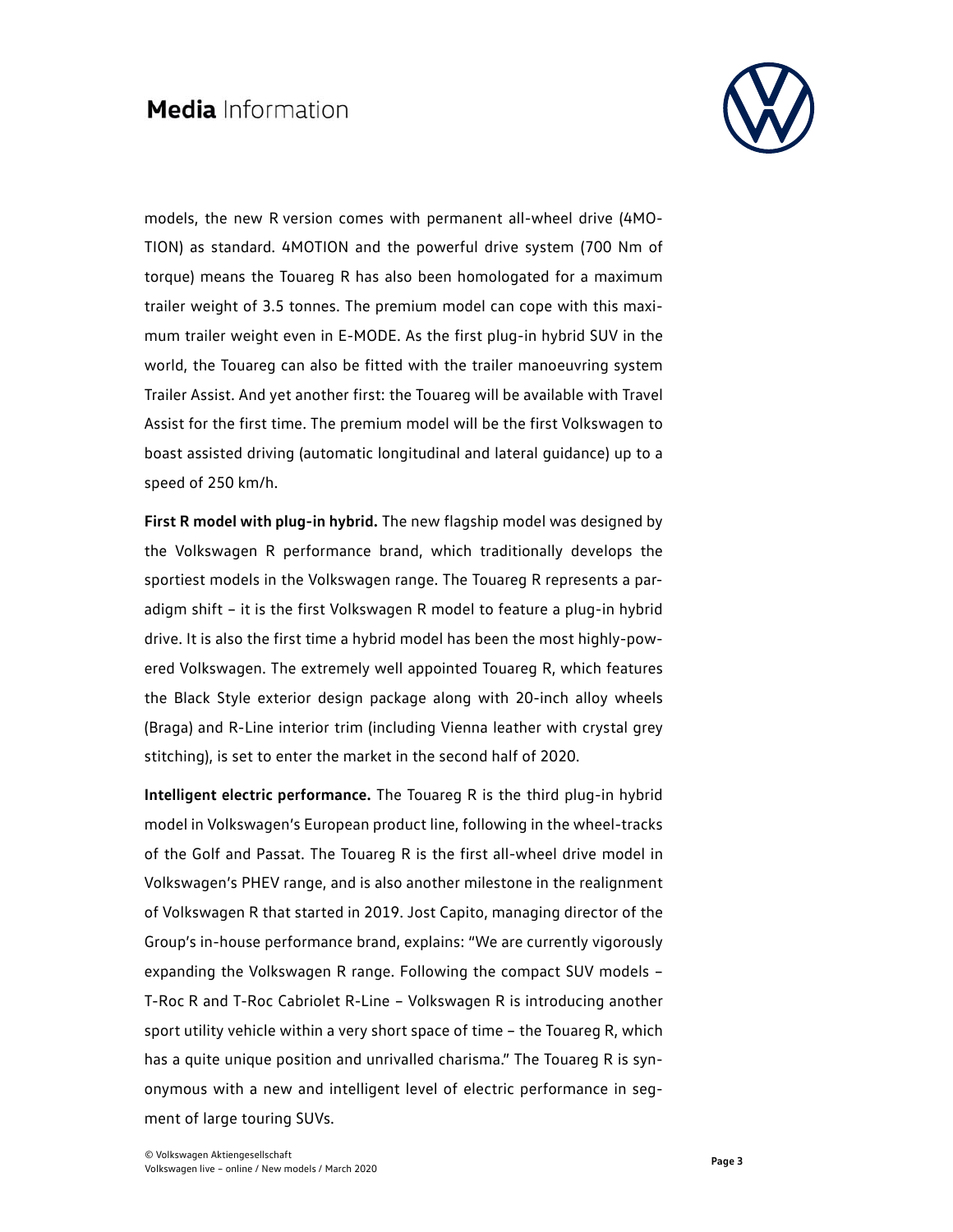

**Authentic, avant-garde, practical.** Volkswagen R is responsible for the visual and technical configuration, and with it the conceptual direction of the new model. The Touareg R is based on the third generation of the product line launched in 2018, which in turn was an evolution of the model first introduced in 2002. All current Touareg models feature a dynamic and elegant design, maximum safety and long-distance comfort, state-of-the-art connectivity and a largely digitalised cockpit. The overall concept is also designed with a high level of everyday usability in mind. Some 60% of all Touareg owners in Germany and 40% in Europe also use their SUV as a towing vehicle – remarkably high figures. The Touareg is often driven by sporty, active people who value the utmost safety, outstanding driving comfort, intuitive control and cutting-edge connectivity. The new Touareg R has been designed specifically for this extremely tech-savvy customer group. For the first time, they now have a performance model that can be driven temporarily in all-electric mode with zero local emissions. The new Touareg complies with the Euro 6d-TEMP-EVAP-ISC emission standard.

**Extended powertrain range.** The SUV product line is currently available with one turbocharged petrol engine (TSI) and three turbocharged diesel engines (TDI). The V6 TSI engine delivers a power output of 250 kW  $(340 \text{ PS})^1$ . As a V6 TDI, the Touareg is available with two output levels: 170 kW (231 PS)<sup>2</sup> and 210 kW (286 PS)<sup>3</sup>. The current most powerful Touareg is a V8 TDI with 310 kW (421 PS)<sup>4</sup>. Volkswagen is adding a range-topping model in the form of the new Touareg R.

**Top R dynamic performance.** As a typical Volkswagen R model, the Touareg R provides ultra-dynamic performance. Like at the touch of a button, the driver just has to press the accelerator to access the full output of the electric motor (100 kW/136 PS) and the turbocharged V6 petrol engine (250 kW/340 PS) as required. The two drive systems can then be combined in a boost function to use the vehicle's dynamic reserves – for instance to overtake another vehicle quickly and safely – and to exploit the full system power of 340 kW (462 PS). The maximum system torque is 700 Nm.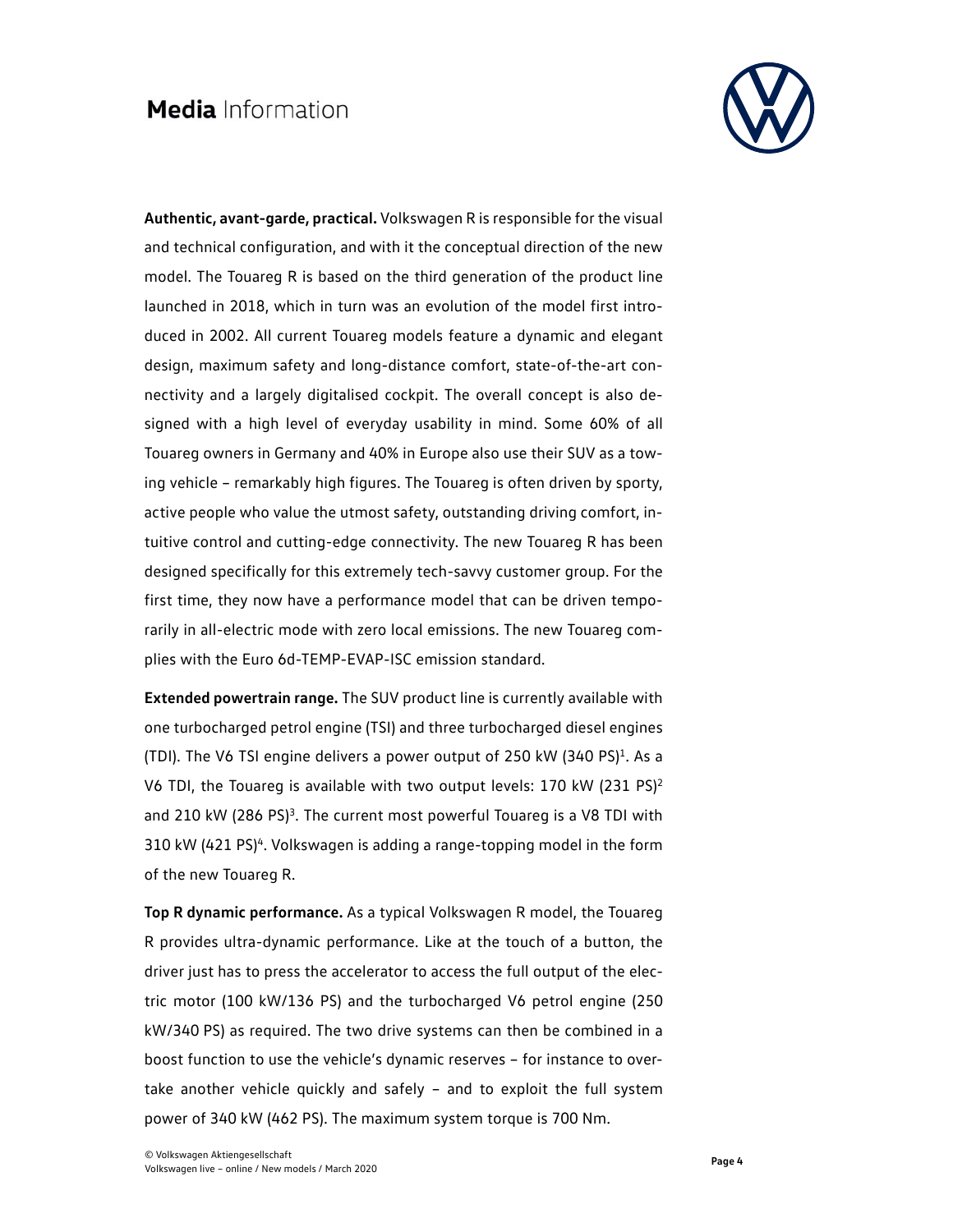

**All-wheel drive hybrid.** The hybrid drive of the Touareg R essentially consists of a 2,995 cm<sup>3</sup> V6 turbocharged petrol engine, the electric drive motor and a lithium-ion battery (energy capacity of 14.1 kWh) built into the luggage compartment underbody. The power electronics convert the direct current of the battery into alternating current for the electric drive motor. An 8 speed automatic gearbox (with Tiptronic) and a transfer box transmit power to the front and rear axles (4MOTION permanent all-wheel drive). A centre differential lock with asymmetric dynamic torque distribution (Torsen traction) acts as a transfer box for the flow of forces between the front and rear axle. A maximum of 70% of the drive force reaches the front axle and up to 80% reaches the rear axle.

**All-electric drive up to 140 km/h.** When first started, the Touareg R uses only the electric motor if the battery is sufficiently charged. This ensures that the SUV comes as close to zero emissions as possible, especially on short journeys. This hybrid strategy also provides the greatest savings potential. The Touareg R can be driven in all-electric mode at a speed of up to 140 km/h; above this, the V6 TSI is activated automatically – or at any time using kickdown. The maximum speed of the SUV is electronically regulated at 250 km/h.

**Fast changeover between E-MODE and Hybrid mode.** The driver can control the hybrid functions and select the driving profile using the Menu button on the 4MOTION Active Control in the centre console or the corresponding menu in the Infotainment system. Both are clearly arranged next to each other on a shared screen. The available hybrid functions are E-MODE for allelectric driving and Hybrid mode for optimised and automatic interaction between the electric motor and the V6 engine. If the driver touches the E-MODE field when in Hybrid mode, the Touareg R switches to all-electric drive at speeds of up to 140 km/h if the battery is sufficiently charged. Conversely, the vehicle switches to Hybrid mode if the driver touches the Hybrid field when in E-MODE.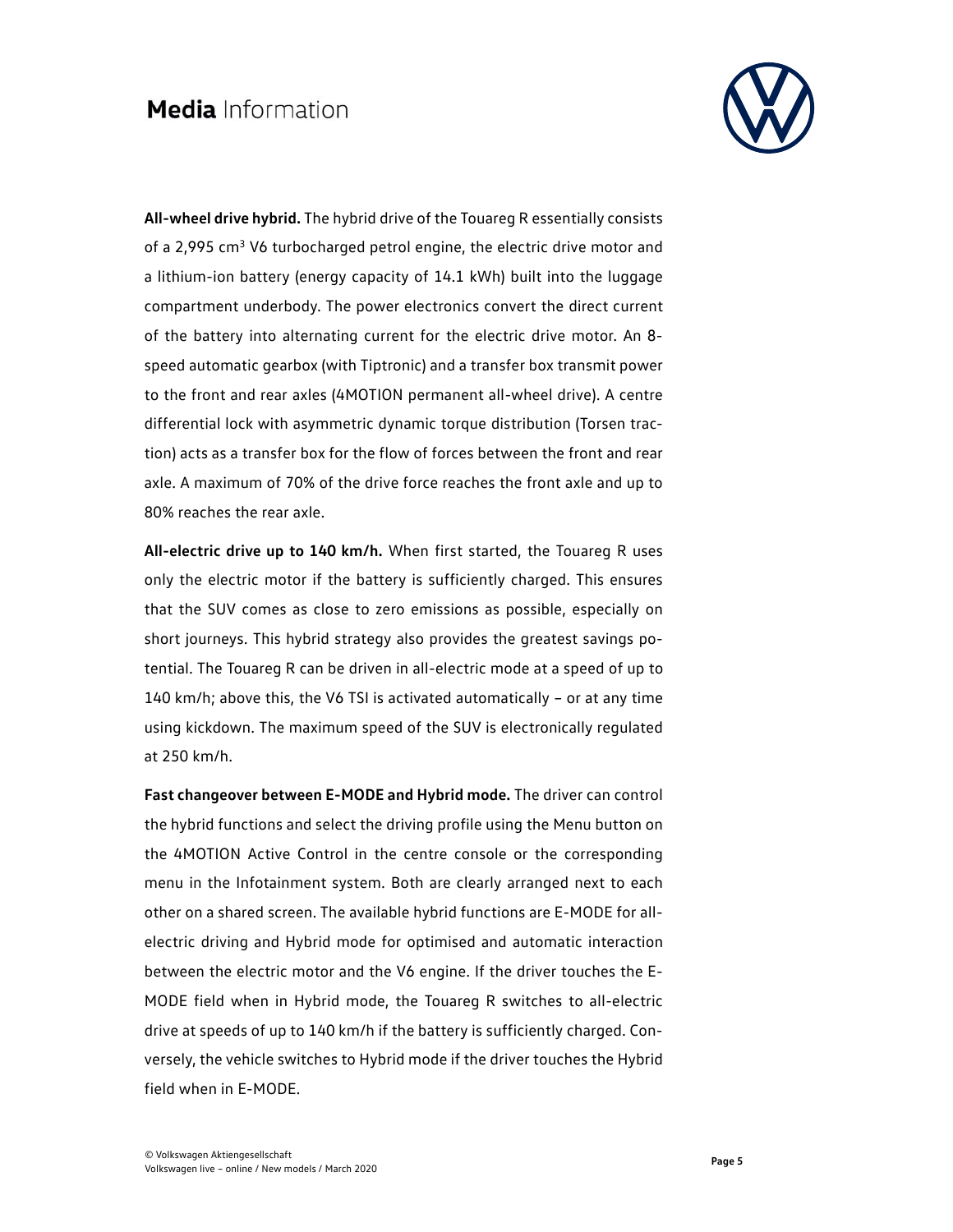

**Managing the battery in Hybrid mode.** The E-MODE and Hybrid screen fields display a battery symbol divided into a scale of ten units. The driver can use this to intuitively read the respective charge level, which is indicated by the corresponding number of light blue battery segments (0 to 100%). For instance, four light blue segments appear if the charge level is 40%. In Hybrid mode, the driver also has the option of maintaining the state of charge using three symbols next to the battery (via the equal sign "=") or increasing it in 20% increments (up arrow " $\wedge$ ") or reducing it to a defined level (down arrow " $\vee$ "). For instance, if the driver selects " $\wedge$ " and increases the display to 80% (eight segments), the V6 TSI and brake energy recuperation charge the battery to the level set on the scale. However, if the driver selects " $\vee$ " and only marks two segments, the energy can be used up to the set minimum level of 20%. Whenever route guidance is active in the navigation system, the battery manager also predictively takes into account road and topographical data to ensure the set battery energy is available when you reach your destination. During this process, battery use is adapted on the basis of the route data in order to achieve an optimum electric range.

**Quick driving profile changeover.** The 4MOTION Active Control also allows drivers to select the desired driving profile in the Touareg R: the driving profile selection is accessed in the Infotainment system by pressing the Menu button. The Eco, Comfort, Normal, Sport and Individual profiles for on-road driving and the Offroad and Snow profiles for off-road driving are available as standard. However, the driver can also manage these modes directly using the operating unit for driving mode selection in the centre console. Onroad profiles are selected by turning the dial to the left. If the switch is turned to the right, the off-road profiles are opened. If the Touareg R is equipped with the optional off-road package (including engine skid plate), the driver can also activate the additional Gravel and Sand profiles for offroad driving.

**Hybrid displays in the Innovision Cockpit.** The Innovision Cockpit comes as standard in the Touareg R. It consists of the digital instruments (Digital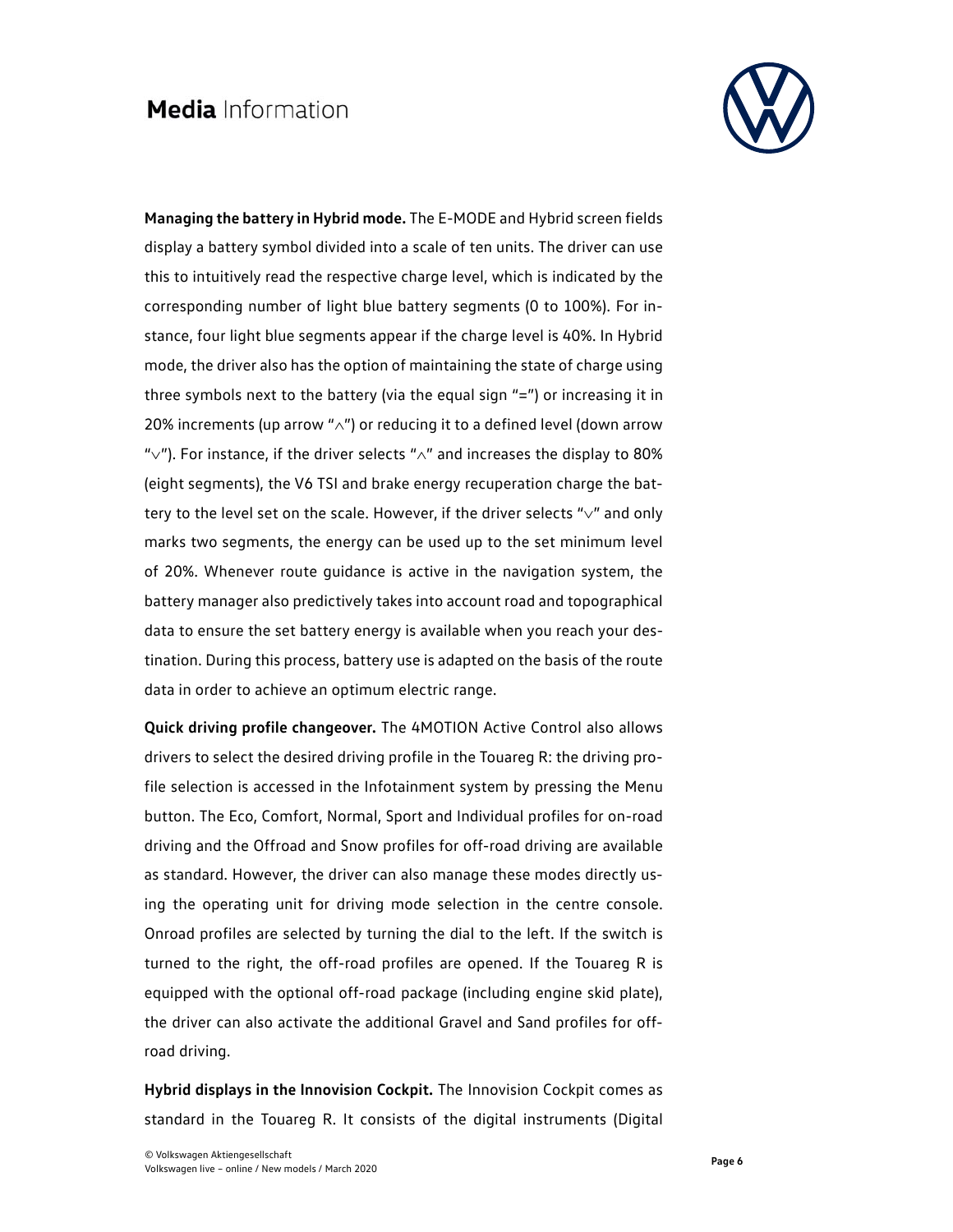

Cockpit, 12-inch screen) and the Infotainment system screen (Discover Premium, 15-inch TFT touchscreen). The driver can access specific information about the Touareg R and the hybrid functions using the energy flow displays in the Infotainment system (showing the battery's energy reserve, the energy supply to the drive system, and battery charging) and the electric range monitor (showing the electric range, driving profile and the potential to increase the range by deactivating electrical consumers). The combined power meter and rev counter on the left-hand side of the Digital Cockpit shows the current status of the hybrid system. It displays the consumption (under acceleration) or feed-in (under deceleration) of electrical energy, along with the hybrid mode. The remaining electric range and the fuel range are also shown.

**The only SUV plug-in hybrid with Trailer Assist.** The new Touareg R is the world's only SUV plug-in hybrid model with optional trailer manoeuvring system Trailer Assist. The SUV uses Trailer Assist to manoeuvre a trailer backwards into a parking space or gateway almost automatically. In E-MODE, this process is also silent. To manoeuvre the Touareg R and trailer in reverse, the driver stops behind the parking bay for the trailer and shifts into reverse gear. The system is activated by pressing the "Park Assist" button. The exterior mirror adjustment switch then appears on the display. The driver is instructed how to set the desired steering angle using the mirror switch, which acts as a joystick. As soon as he moves the switch, a symbol with trailer appears on the display. Here the current articulation angle and the articulation angle of the trailer newly set by the driver is displayed. With the aid of the external mirror switch, the driver sets the desired direction of travel of his car and trailer. "Trailer Assist" takes over the specified steering angle. The car and trailer are automatically aligned using the Park Assist control unit in conjunction with the electromechanical steering. In the first manoeuvring phase, the driver selects the articulation angle (up to 75°) to turn in reverse in a certain direction or to drive on a curve. If the trailer is then facing straight in the direction of the target position, the driver finally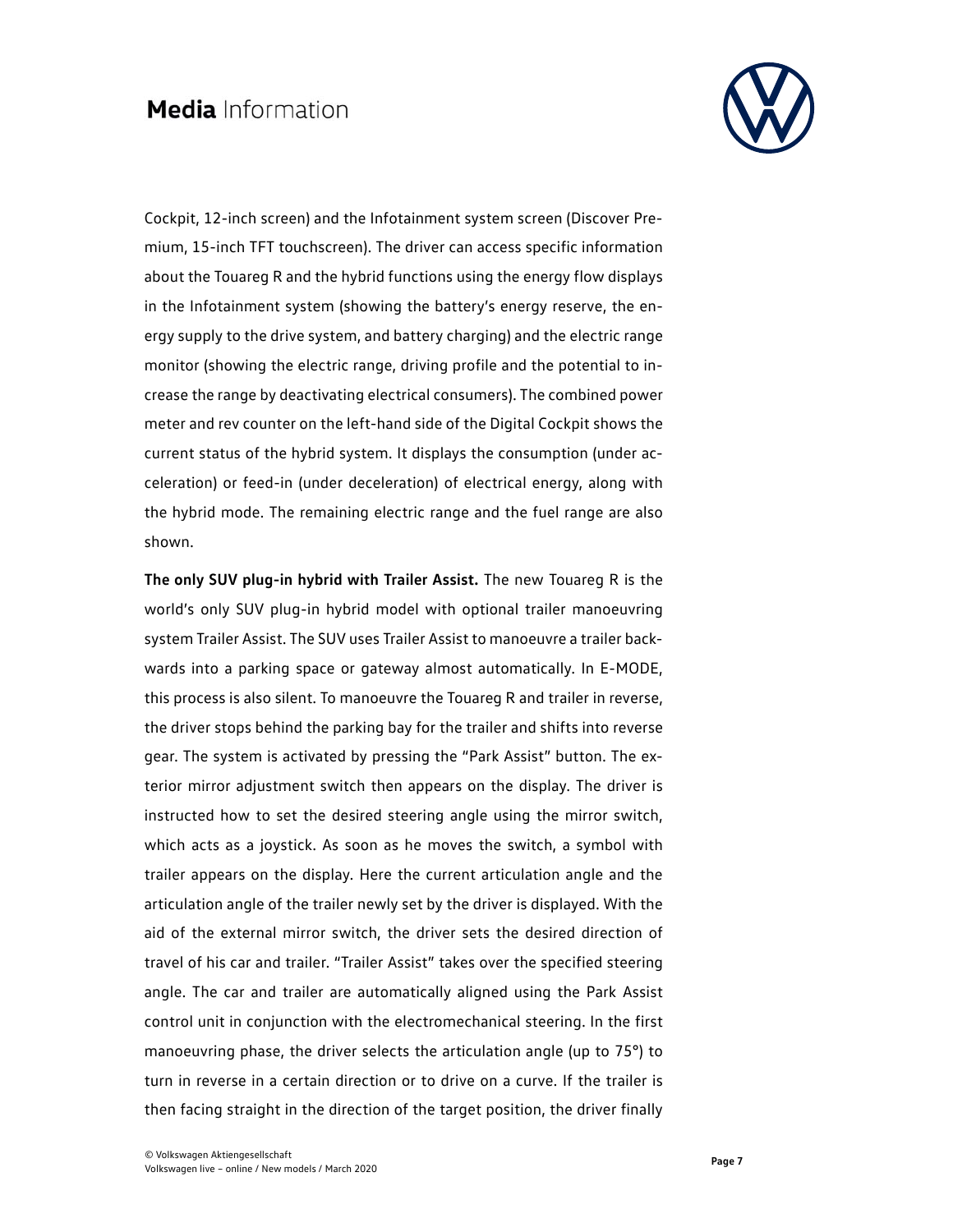

simply pulls back the mirror adjustment switch. The car and trailer now drive precisely in reverse in the trailer direction without having to still make manual corrections.

**Travel Assist up to 250 km/h.** One of the new features in the Touareg is the optionally available Travel Assist. Until now, this system has made assisted driving possible up to a speed of 210 km/h. But for the first time, on German motorways this assistance is available up to a speed of 250 km/h. Travel Assist relies on systems including ACC Adaptive Cruise Control (longitudinal guidance) and Lane Assist lane keeping system (lateral guidance). Travel Assist is activated using the new multifunction steering wheel. For legal and safety-relevant reasons, drivers must permanently monitor the system – meaning they must have at least one hand on the steering wheel. Thanks to new capacitive sensor technology in the Touareg's steering wheel, drivers need merely to touch it.

**Enhanced standard equipment.** The new top model in the product line and brand comes to market with an enhanced and customised range of standard equipment. The otherwise optional R-Line specification package and the Black Style exterior design package, which is also available for other models at extra cost, form the basic matrix of the standard configuration.

**R exterior equipment.** The exterior package includes R-style bumpers, bodycolour bumpers and lower door sections, air intake grilles with black louvres, black trim strips on the side windows and black exterior mirror housings. One especially elegant feature is the radiator grille with black trim strips. In the case of the Touareg R, the package also includes a black trim strip on the lower part of the front bumper, the R logo (in the radiator grille, on the boot lid and on the signets on the front wings and doors) and darkened LED tail light clusters. The 20-inch Braga alloy wheels (black on the inside and burnished on the outside; alternatively in matt grey on the inside and burnished on the outside), body-colour wheel housing extensions and trapezoidal design tailpipes all come as standard.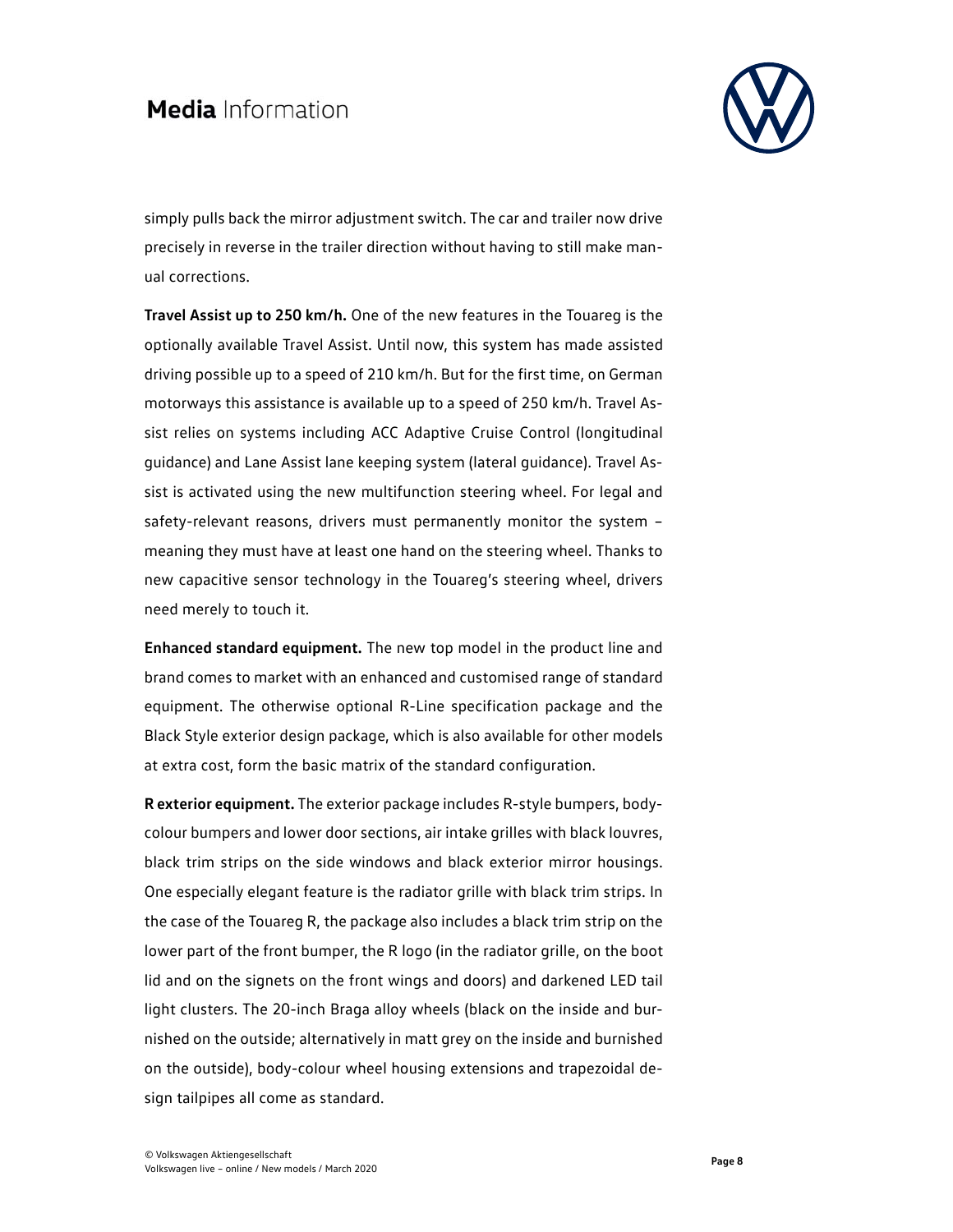

**R interior equipment.** In the interior, the R equipment package consists of the following features – decorative trim on the dash panel and door inserts in Silver Wave aluminium, centre console trim in High Gloss Black and Silver Look, Vienna leather for the comfort seats with leather R logo in the head restraints, stainless steel load sill protection, new leather multifunction steering wheel generation (heated, with paddles, R logo, and button for optional Travel Assist), illuminated stainless steel sill panel trim with R logo, brushed stainless steel pedals and white background lighting. The stitching on the leather seats is finished in Crystal Grey, as are the edging strips on the textile floor mats and the decorative seams on the armrests, selector lever and door trim.

**Enhanced functional equipment.** The Touareg R will enter the market with an enhanced range of functional equipment in addition to that found in the classic Touareg models. Standard features on board include the Innovision Cockpit with the Digital Cockpit (12-inch digital instruments) and the Discover Premium Infotainment system (15-inch TFT touchscreen), the IQ.Light LED matrix headlights (interactive camera control of dipped and main beam headlights), a tilting and sliding panoramic sunroof and a 4-zone automatic air conditioner (Air Care Climatronic).

**Exclusive R options.** Within the product line, the traditional Volkswagen R colour Lapiz Blue Metallic (optional) is reserved exclusively for the Touareg R. Additional optional equipment for the new range-topping model include the 21-inch Suzuka wheel rim (burnished or black finish) and the 22-inch Estoril wheel (black and burnished black), available for the first time. Volkswagen R also developed the black Puglia leather interior package exclusively for the Touareg. This natural leather is tanned sustainably using olive oil. One particular visual highlight is the sophisticated yet sporty diamond-shaped stitching on the leather seats, which is also replicated in the door trim. The Puglia leather package also includes Sepang Blue piping in the seat cushion bolsters. The piping ties in with a thin blue decorative seam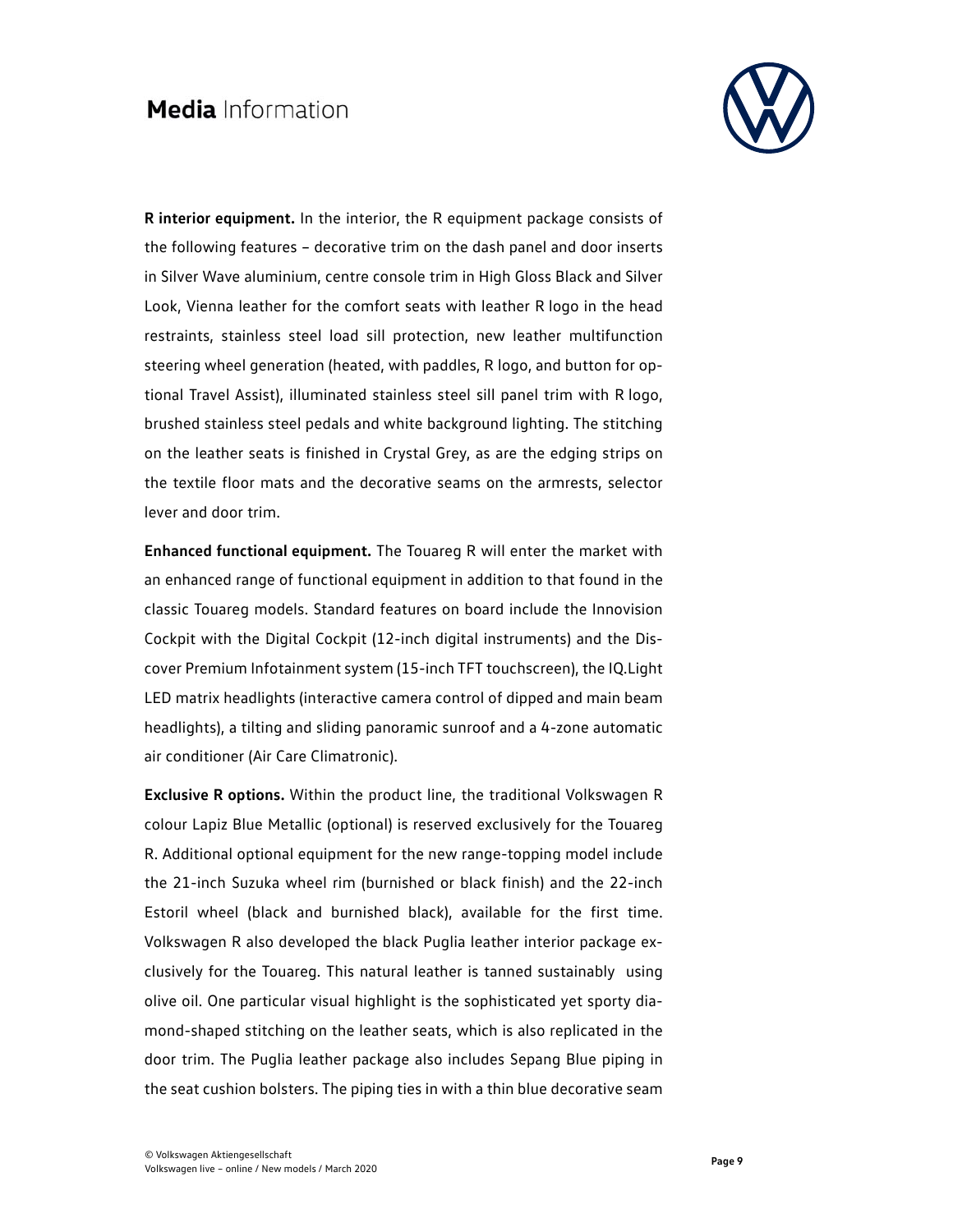

that stretches the entire width of the dash panel. The head restraints also carry the R logo.

**Optional high-tech features.** The additional highlights that are available as optional equipment in the Touareg include a 780-watt Dynaudio sound system, Night Vision (detects people and animals in the dark using a thermal imaging camera), Travel Assist for the first time (as described, partly automated steering and lane departure warning, acceleration and braking, up to 250 km/h) and Front Cross Traffic Assist (responds to crossing traffic in front of the Touareg). All Touareg models also feature Dynamic Road Sign Display and the lane keeping system Lane Assist as standard. Thanks to a central control unit, the driver experiences all assist systems and integrated technologies such as the IQ.Light LED matrix headlights as a homogeneous unit. The systems are continuously active as electronic assistants to provide unobtrusive support in the background, making travel safer, more comfortable and more intuitive than ever before.